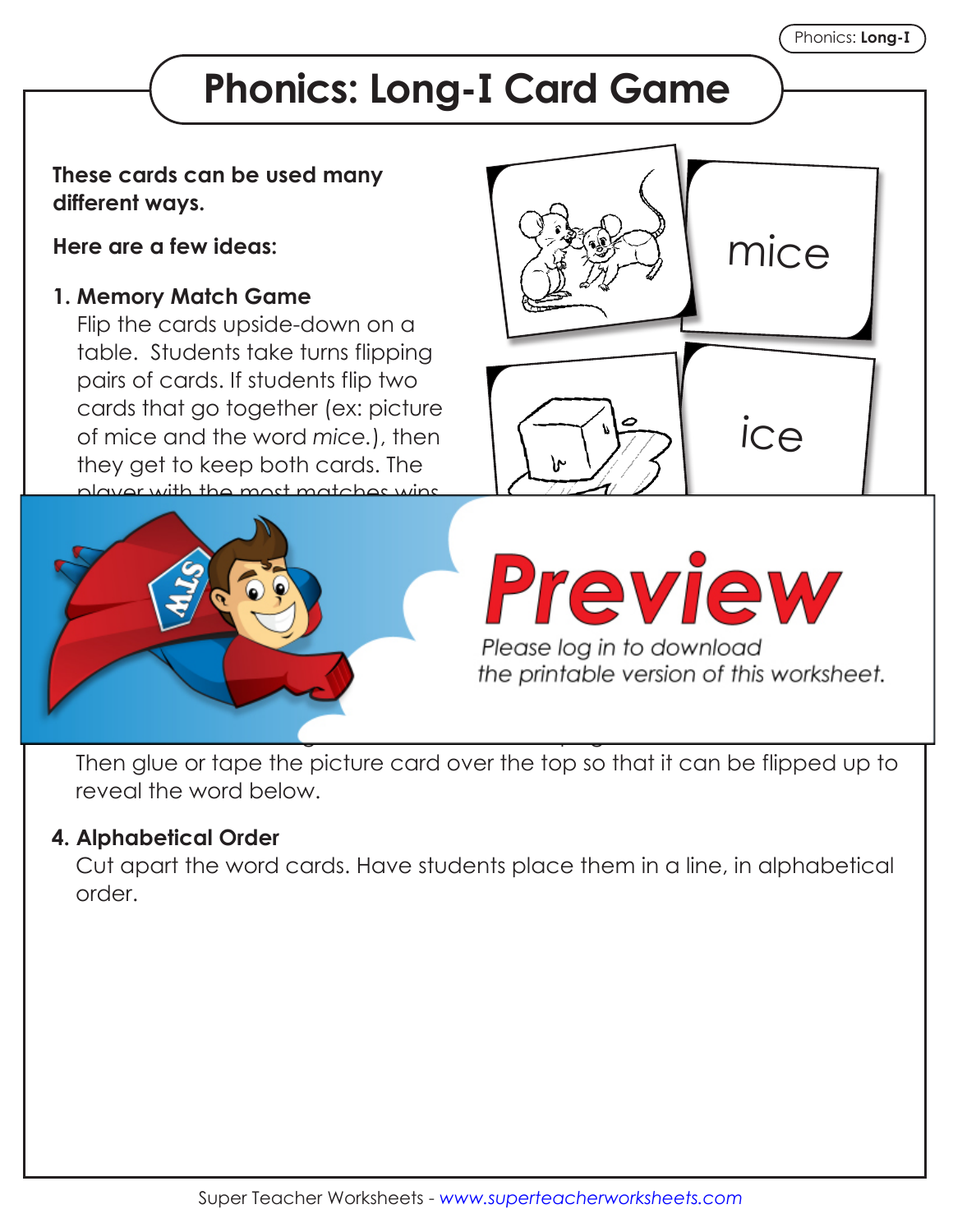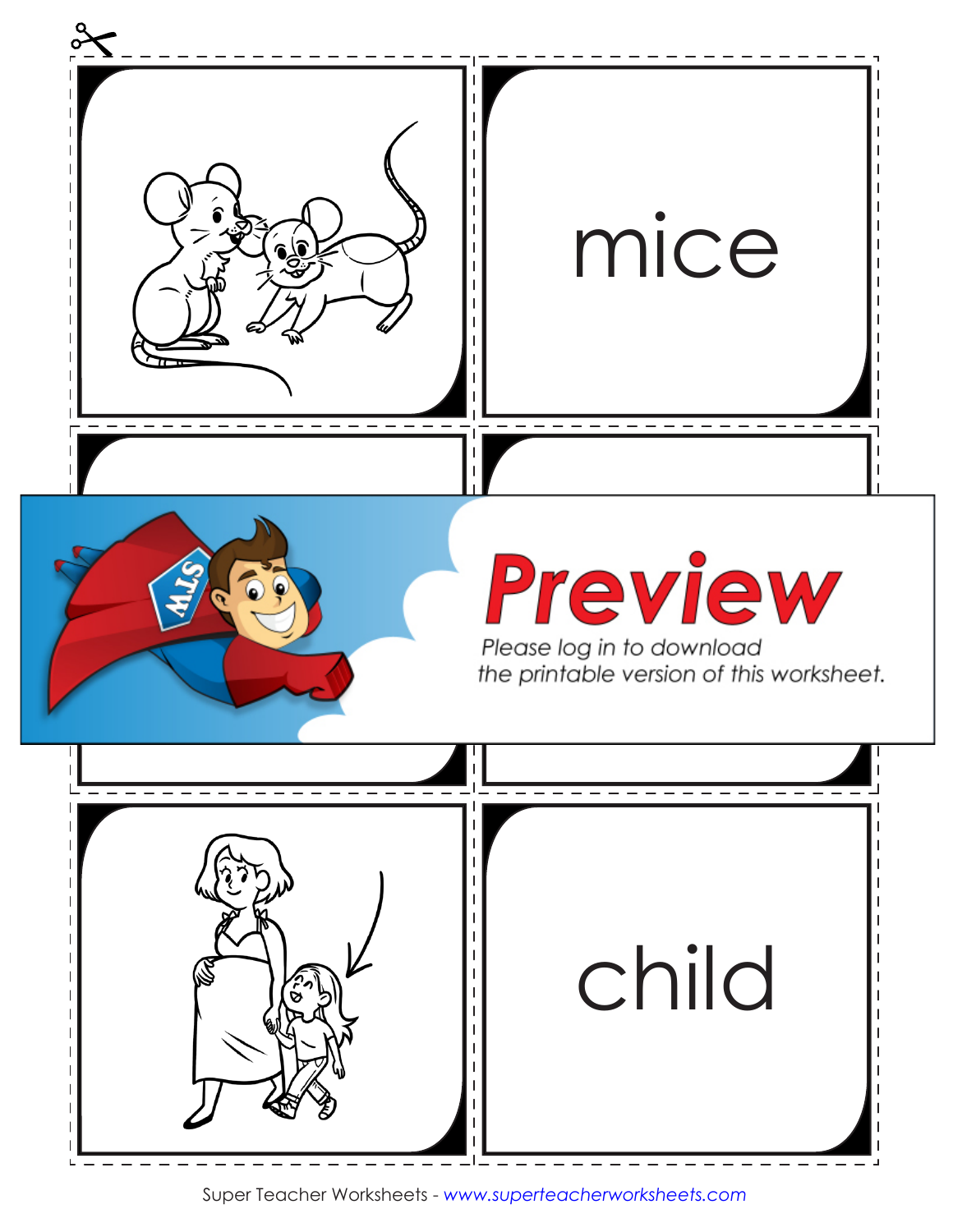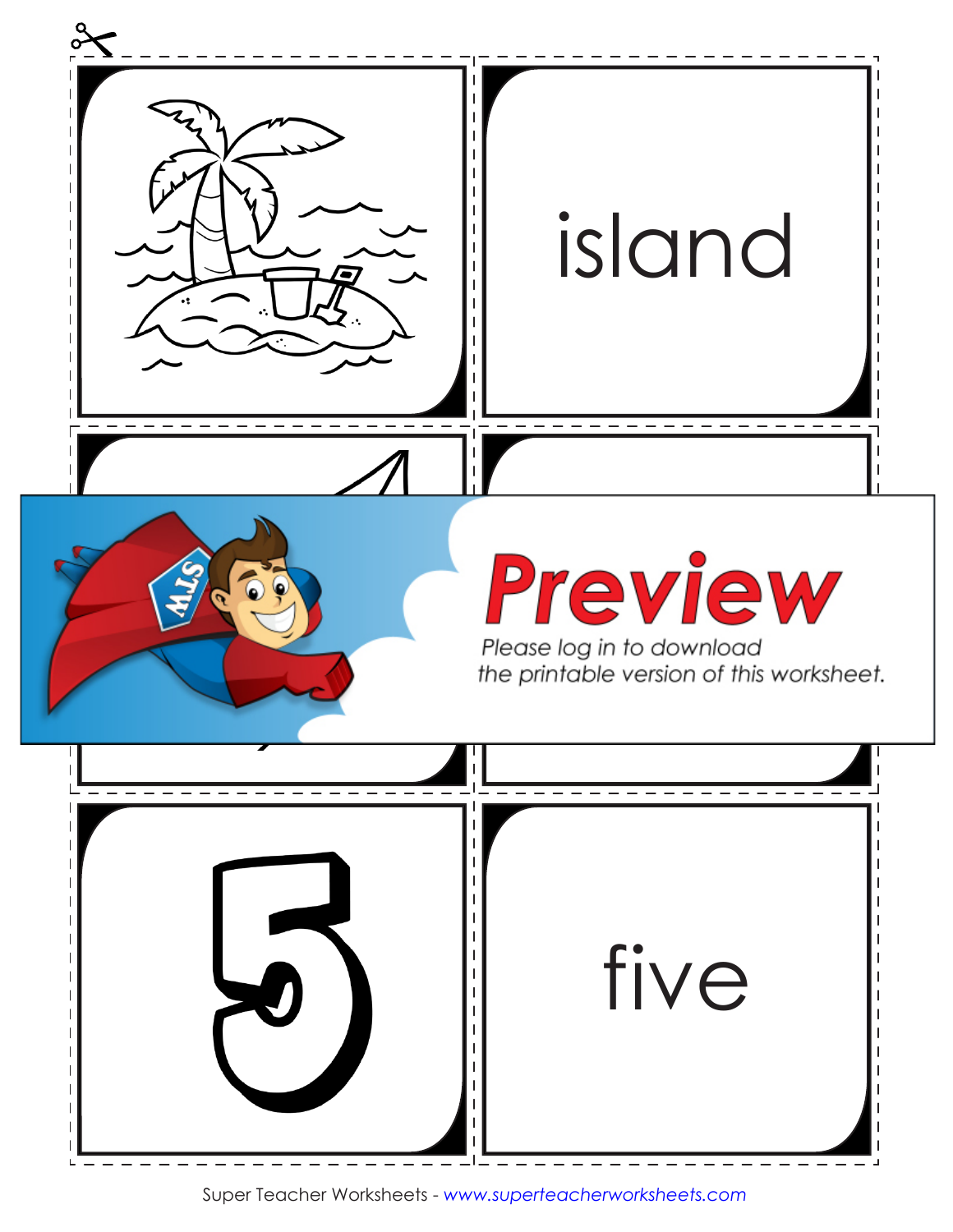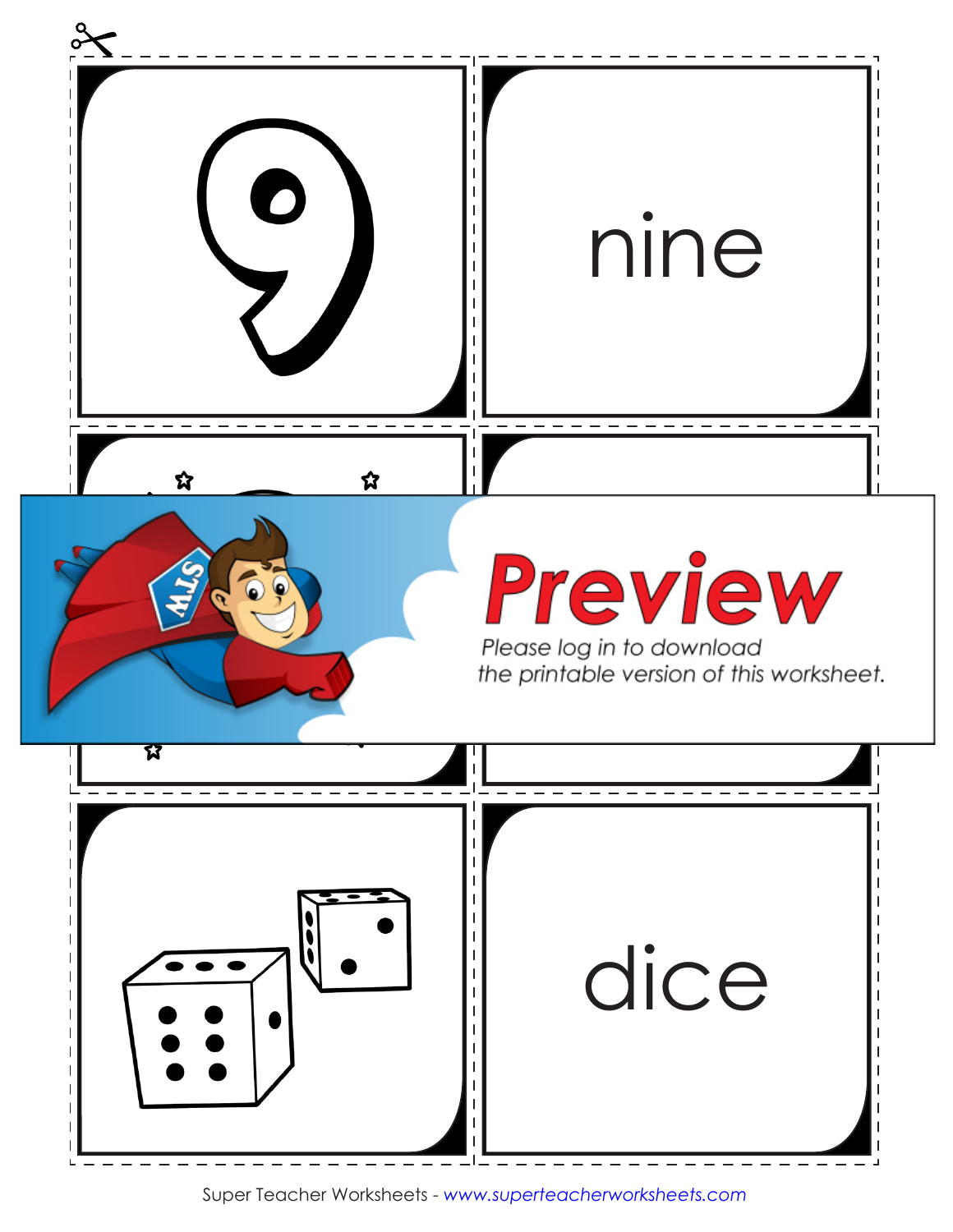

Super Teacher Worksheets - *www.superteacherworksheets.com*